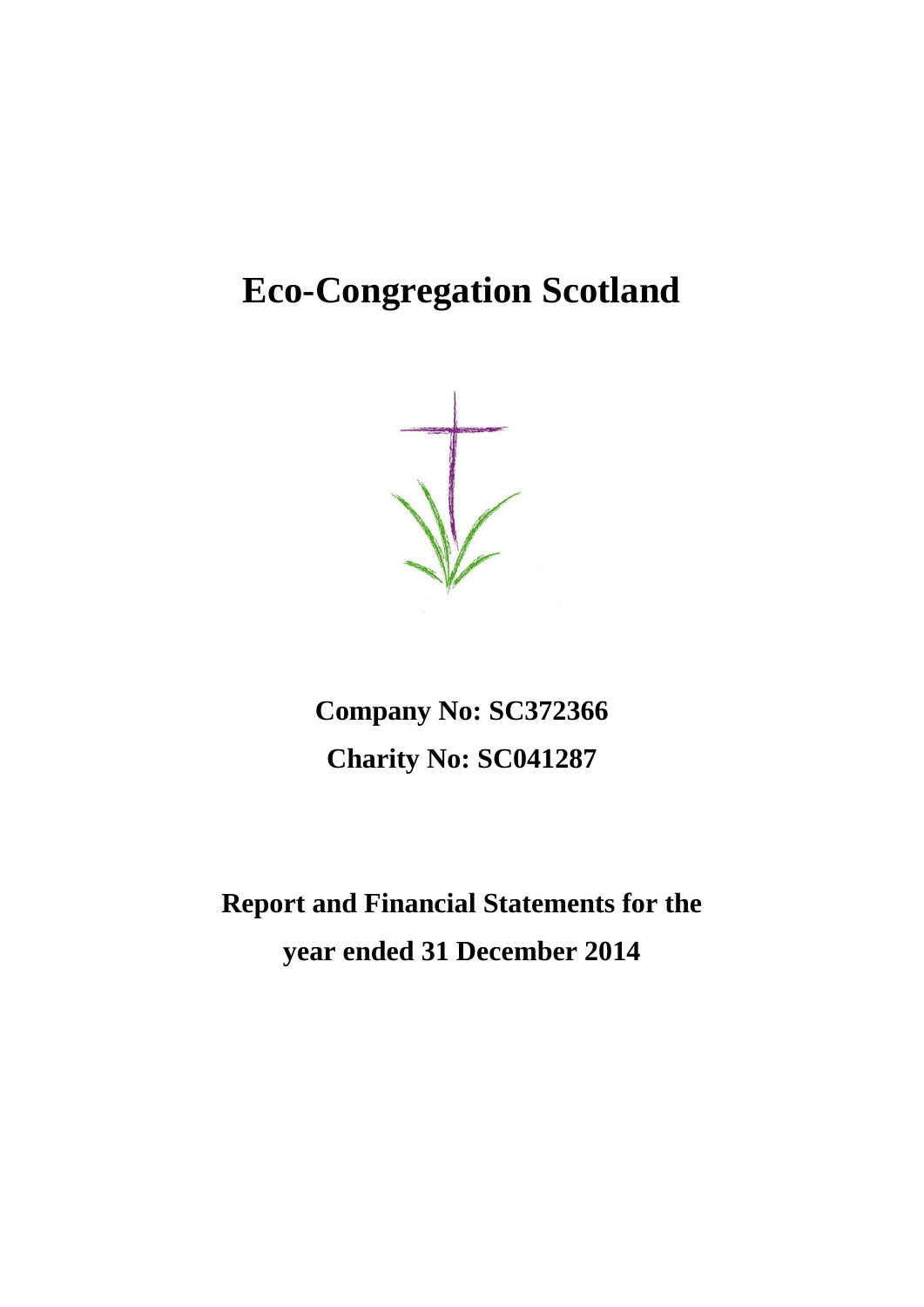# **Eco-Congregation Scotland**

# **Report and Financial Statements for the year ended 31 December 2014**

| Page           | <b>Contents</b>                                                                             |
|----------------|---------------------------------------------------------------------------------------------|
| $\overline{2}$ | <b>Contents Page</b>                                                                        |
| 3              | Reference and Administrative Information                                                    |
| 4              | <b>Structure, Governance and Management</b><br>Objectives and Activities                    |
| 5              | Objectives and Activities (cont'd)<br><b>Achievements and Performance</b>                   |
| 6              | <b>Financial Review</b><br><b>Reserves Policy</b>                                           |
| 7              | <b>Statement of Directors' Responsibilities</b><br>Approval                                 |
| 8              | Independent Examiner's Report to the Trustees                                               |
| 9              | <b>Statement of Financial Activities</b><br>(Incorporating an Income & Expenditure Account) |
| 10             | <b>Balance Sheet</b>                                                                        |
| 11             | <b>Accounting Policies</b>                                                                  |
| $12 - 16$      | Notes to the Financial Statements                                                           |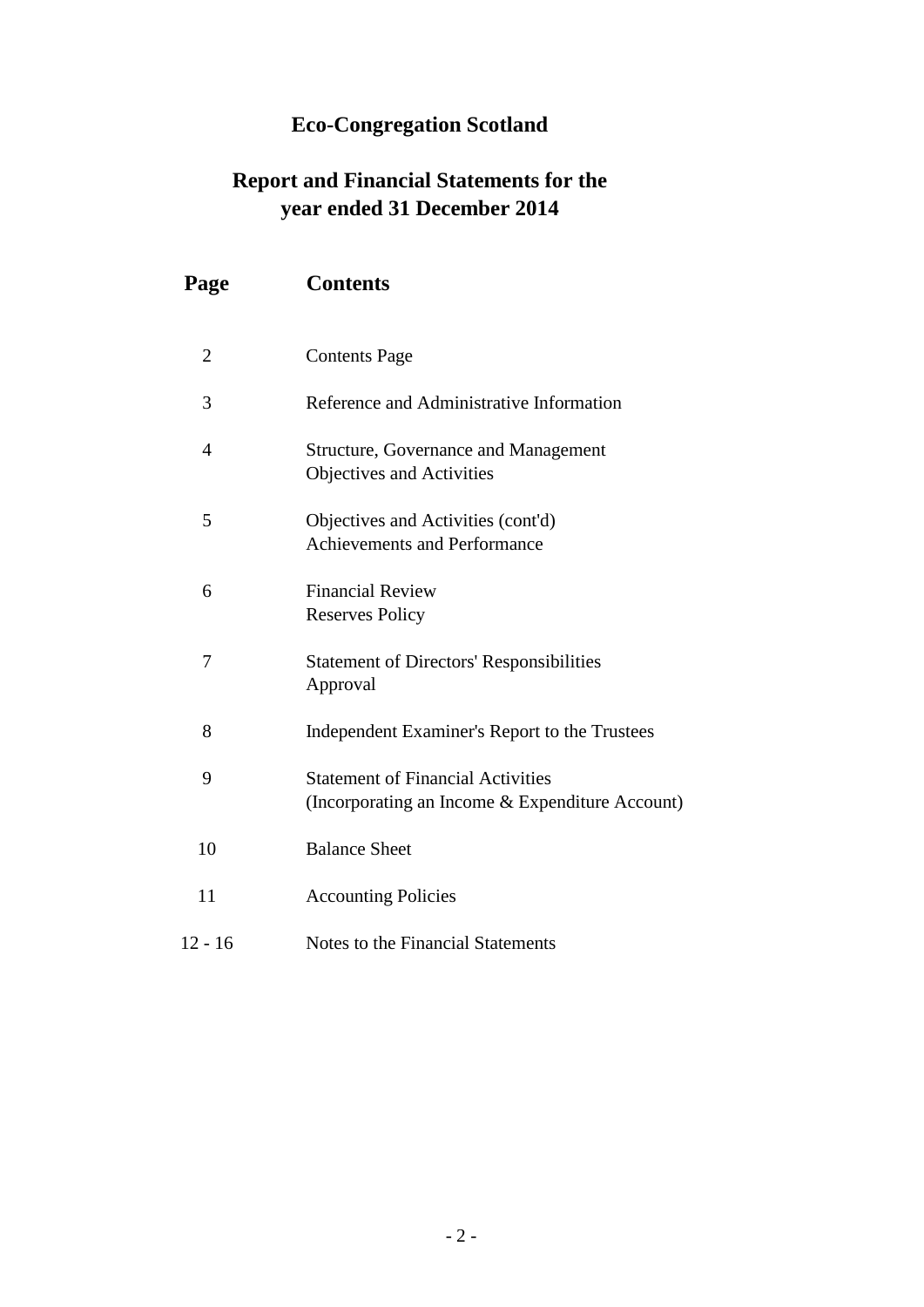# **Reference and Administrative Information**

Eco-Congregation Scotland is a company limited by guarantee with no share capital. The company is governed by its Memorandum and Articles of Association and was incorporated on 4th February 2010.

| Company Name:                        | Eco-Congregation Scotland |
|--------------------------------------|---------------------------|
| Company Registration Number SC372366 |                           |
| <b>Charity Registration Number:</b>  | SC041287                  |
| <b>Registered Address</b>            | 121 George Street         |
|                                      | Edinburgh                 |
|                                      | EH <sub>2</sub> 4YN       |

# **Directors**

The following Directors served during the year or in the subsequent period up to the date of signing of this report.

# **Current Directors**

| appointed 20/03/2014  |
|-----------------------|
|                       |
| appointed 20/03/2014  |
| appointed 13/08/2014  |
|                       |
| resigned $20/03/2014$ |
|                       |

# **Principal Office-bearers**

| Chair and Convener | Sheena Wurthmann |
|--------------------|------------------|
| Secretary          | Adrian Shaw      |
| <b>Treasurer</b>   | Alan Kennedy     |

# **Independent Examiner**

| Sarah Hollis, CA          |                                         |  |  |
|---------------------------|-----------------------------------------|--|--|
| Hollis Accounting Limited | 3 Melville Crescent, Edinburgh, EH3 7HW |  |  |

# **Bankers**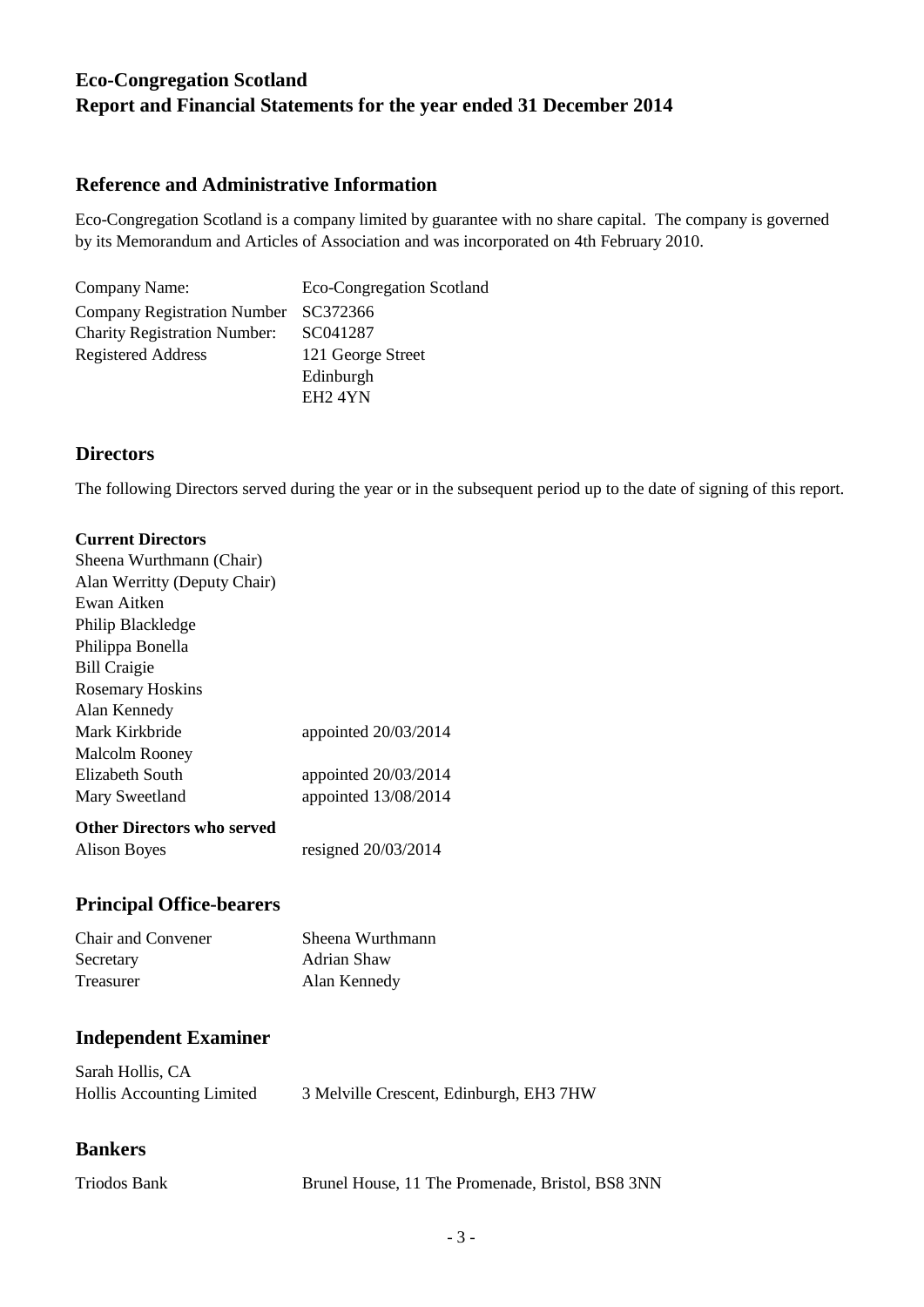The Directors present their annual report and financial statements for year ended 31 December 2014. The Directors have adopted the provisions of the Statement of Recommended Practice (SORP) "Accounting and Reporting by Charities" (revised 2005) and the Companies Act 2006 in preparing the Annual Report and Financial Statements of the Company.

#### **Structure, Governance and Management**

#### **Incorporation and Governing Document**

The Company was incorporated on 4th February 2010 and is limited by guarantee. The Company is constituted by its Memorandum and Articles of Association and is recognised as a Charity for tax purposes.

#### **Organisational Structure**

The structure of the Company consists of the Members and the Directors. Members who have been nominated by church congregations or church-related organisations ("Partner Members") have voting rights and, in particular, they elect people to serve as Directors and take decisions in relation to changes to the Articles of Association. The Directors generally control and supervise the activities of the Company and are responsible for monitoring its financial position.

#### **Recruitment and Appointment of Directors**

Partner Members elect the Directors at each Annual General Meeting. Directors may appoint individuals to be Directors at other times. The maximum number of Directors is twelve. Any Director appointed since the previous AGM and one third of the other Directors retire each year. They may stand for re-election at the AGM but can only serve for a maximum of six years continuously. Employees of the Company may not be Directors. The Company is encouraging Partner Members to volunteer to be Directors bringing with them their varied experience and expertise.

#### **Objectives and Activities**

The company's objects are:

- (a) The advancement of environmental protection or improvement through a structured programme for congregations of self audit and practical activities to protect the environment;
- (b) The advancement of education through raising awareness and understanding of environmental issues and their relationship to faith and community;
- (c) The advancement of religion through publication of materials and practical environmental action showing how care for creation and Christian faith and understanding can promote environmental protection;
- (d) The advancement of citizenship or community development through encouraging participating congregations to support each other and local communities in developing environmental awareness and action; and
- (e) The promotion of religious or racial harmony through a demonstration that care for creation is an essential part of all faiths and by working with other faiths to promote this understanding.

The company was established on 4th February 2010 and subsequently registered as a charity with the Office of the Scottish Charity Regulator. The new charity builds on the work of the previous unincorporated association Eco-Congregation Scotland which was founded in 2001.

In 2011 the company secured two years' funding from the Scottish Government to develop a business plan and appoint a manager. Upon its successful completion, the funding was extended for a further three years to 31 March 2015. Discussions are currently under way with the Scottish Government with a view to obtaining a further one year extension.

The manager is continuing to implement the business plan which includes ensuring that Eco-Congregation Scotland is financially sustainable and resilient, that it is making a significant contribution to Scotland's carbon reduction targets and that it can continue to grow and develop. In particular, the plan will ensure that it has a secure and growing income from membership and other sources to put into effect its charitable objects.

To meet the business plan, the Company seeks to:

- **-** ensure that all participating congregations measure and seek to reduce their carbon footprints,
- **-** encourage all eco-congregations to actively participate in the Scottish Government public engagement strategy on climate change,
- **-** grow membership and the number of participating congregations to a target of 400 congregations,
- **-** grow income from church denominations and related church funds,
- generate an income stream from congregations, and
- **-** establish a supporters' scheme that allows individuals, trusts and organisations to show support for the company with an appropriate fee structure that will help meet funding targets.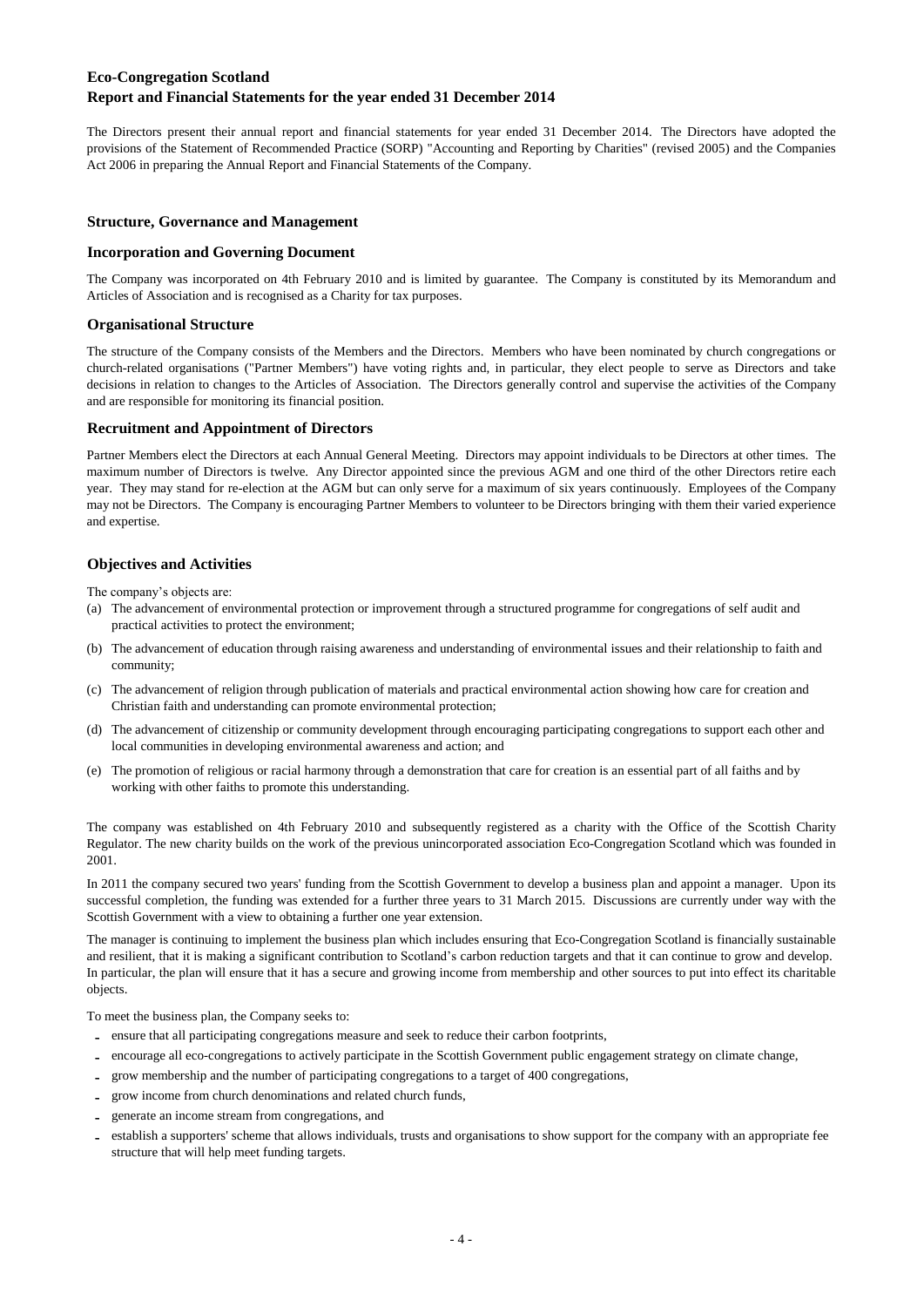#### **Objectives and Activities (cont'd)**

In February 2014 the Board adopted the following values, vision and mission statement. This had been developed during the previous twelve months after consultation with stakeholders including members, supporters, staff and trustees.

#### **Our Vision**

A Scotland that cares for God's creation, now and forever.

#### **Our Values**

- **-** We care passionately for God's creation
- **-** We are a faith based movement
- **-** We are rooted in local groups of Christians
- **-** We work co-operatively with each other and with others who care about the environment
- **-** We encourage transformational change at individual, community and national levels

#### **Our Mission**

- **-** In prayer, worship and conversation we discover what it means to care for God's creation
- **-** We put that care into action individually, locally, nationally and globally, desiring to live justly in a transformed world
- **-** We commit ourselves to campaigning on urgent threats to the web of life in our vulnerable world

#### **Achievements and Performance**

The seventh Eco-Congregation Scotland Annual Gathering took place in Edinburgh on 29th March 2014 where the theme was energy - in all its forms. The main speaker was John Ashton who spoke on subjects as diverse as fracking and St Cuthbert.

Over 100 delegates met to celebrate the work of eco-congregations in Scotland, the continuing growth of the movement and to consider how we can help people in churches change their behaviour to reduce their environmental impact. The meeting also offered the opportunity to consider the continuing challenges posed by climate change: both practical and spiritual through workshops, addresses from knowledgeable speakers and informal information sharing. This will continue to be an annual event.

Membership of the charity now stands at 127 congregations. Congregations pay an annual membership fee of £100, £50 or nil according to their income. This raises over £5,000 per year which is used to provide support to congregations at a local level.

The numbers of registered eco-congregations and award holders at the beginning and end of this accounting period were as follows.

| Date                                   | 31/12/2013 | 31/12/2014 |
|----------------------------------------|------------|------------|
| Number of registered eco-congregations | 304        | 320        |
| 1st Awards                             | 106        | 118        |
| $2nd$ Awards                           | 28         | 32         |
| $3rd$ Awards                           |            |            |
| <b>Members</b>                         | 111        | 127        |
| <b>Local Networks</b>                  | 18         | 19         |

This represents an increase of 5% in participating congregations and 11% in award holders. We continue to review our award criteria and application processes.

The number of local networks of eco-congregation churches increased from 18 to 19 during the year. These groups meet together for support, information exchange and to work on joint projects. Network leaders met together in September for training and support.

Our web site (www.ecocongregationscotland.org) and social media platforms continue to be important communication channels. During the year we moved to a new email based newsletter system which is achieving a good response rate and has over 1,100 subscribers.

| Year     |                 | 2013   | 2014   |
|----------|-----------------|--------|--------|
| Web Site | Page Views      | 27,863 | 31,854 |
|          | Unique Visitors | 7.430  | 8,953  |

Strategic partnerships have continued with Christian Aid and the Scottish Catholic International Aid Fund (SCIAF). Both organisations provided funding during the year and our joint work has included the writing of new materials (SCIAF) and holding a series of joint climate change road shows (Christian Aid). The charity has continued to play an active role in the Stop Climate Chaos Scotland Coalition.

In April 2014, the charity organised an event at the Edinburgh International Science Festival on faith and the environment. In May the charity again took part in the Heart and Soul event in Edinburgh that was organised by the Church of Scotland.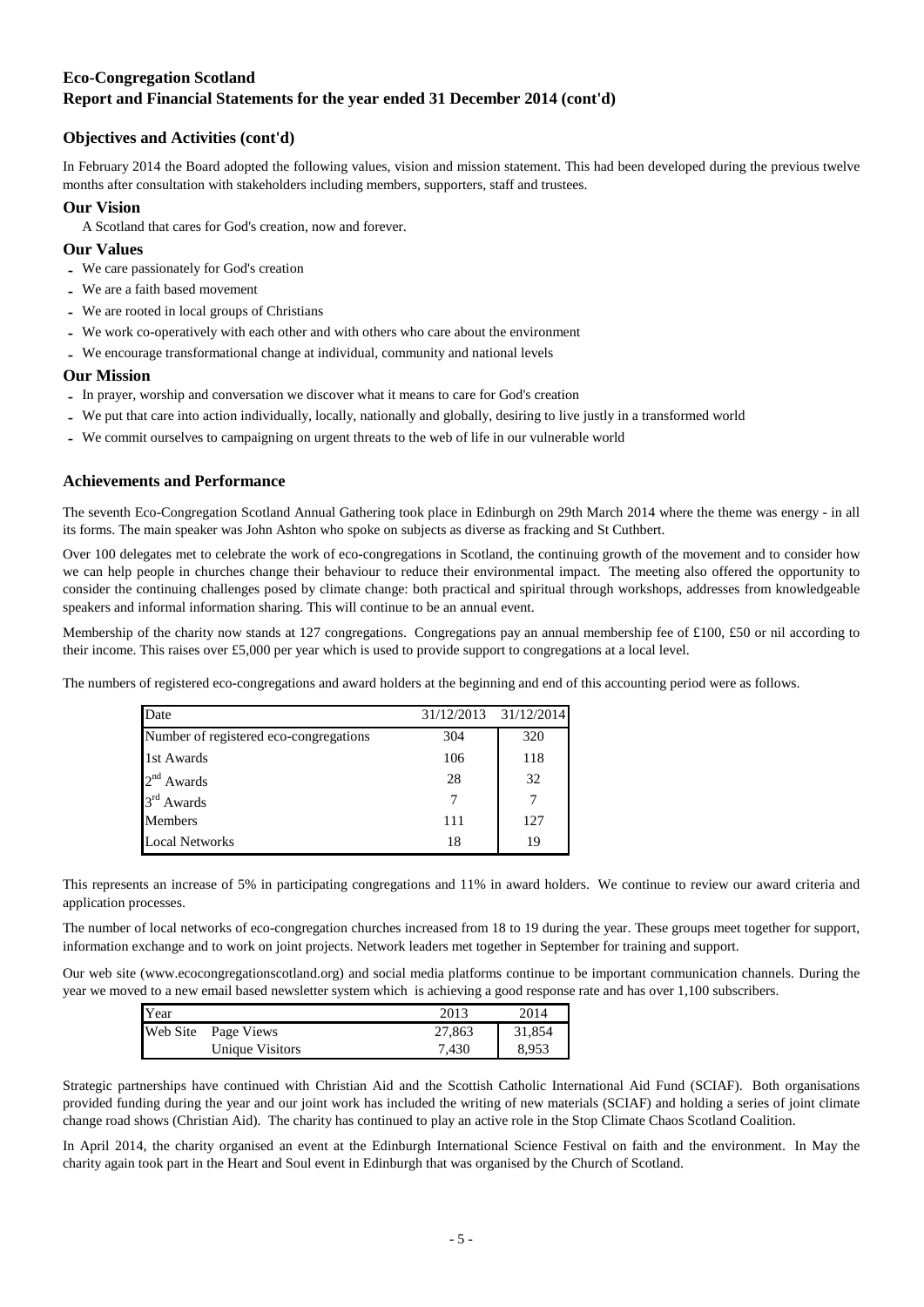### **Financial Review**

The Company's operations continue to be financially supported to a substantial degree by donations from sponsoring organisations including those supporting the post of Environmental Chaplain that was established during 2013.

During 2014, the Company again benefitted from a Scottish Government grant that provides up to £50,000 per year payable over the financial years up to 2014-15. Discussion are ongoing about extending that funding beyond March 2015.

The Company received donations from partnership organisations. Christian Aid provided £10,000 which comprised £5,000 for 2014 and £5,000 delayed from 2013. Scottish Catholic International Aid Fund provided £3,000 (2013 £3,000).

The Company also continues to benefit from the services of unpaid volunteers. The value to the Company of their time cannot be quantified but it is greatly appreciated.

#### **Unrestricted Funds**

Net income in the General Fund (before transfers) was £25,233 (2013 £15,160) with the increase reflecting the delayed 2013 contribution of £5,000 from Christian Aid being accounted for 2014. Transfers of £8,915 (2013 £19,209) were made to cover shortfalls in other funds (see below) which resulted in an overall surplus in the year in the General Fund of £16,318 (2013 deficit of £4,049).

#### **Restricted Funds**

**2012/15 Development Fund** - This fund was established on 1 April 2012 to ring fence the expenditure associated with a new Scottish Government grant of up to £50,000 per year payable over the financial years 2012-13, 2013-14 and 2014-15. Eligible expenditure in the fiscal year 2014-15 is currently running very close to the maximum level of the grant and any deficit will be covered by a transfer from the General Fund.

**Module Revision Fund** - The ongoing redevelopment of modules for the use of member congregations is a key aspect of the work of the Company which is grateful to the Scottish Episcopal Church for having provided a grant specifically for that work.

**Local & Network Support Fund** - Income of £7,900 (2013 £8,430) was entirely from member subscriptions (2013 £7,960) while expenditure of £16,632 (2013 £15,470) was mostly in respect of consultancy services. The deficit of £8,732 (2013 £7,040) was covered by a transfer from the General Fund.

**Environmental Chaplaincy Fund** - Income of included donated services of £30,000 from the United Reformed Church (2013 £21,250) and £12,000 from the Church of Scotland (2013 £10,000) with the increases reflecting the fact that the Chaplain was in post for only part of 2013. The Scottish Episcopal Church made a donation of £7,000 (2013 £5,000) for this work. Expenditure (other than that provided by donated services) consisted of £7,183 for running costs (2013 £6,229) with no major housing refurbishment costs (2013 £10,940). The resulting deficit of £183 (2013 £12,169) was covered by a transfer form the General Fund.

#### **Reserves Policy**

Although the Company has not yet established a formal reserves policy, its cashflow requirements are kept under constant review and the Directors monitor the Company's medium and longer term funding requirements in the context of its planned activities. The Company has taken action to ensure that expenditure in the General Fund could be cut in the event of it being unsuccessful in obtaining further funding from the Scottish Government after 31 March 2015.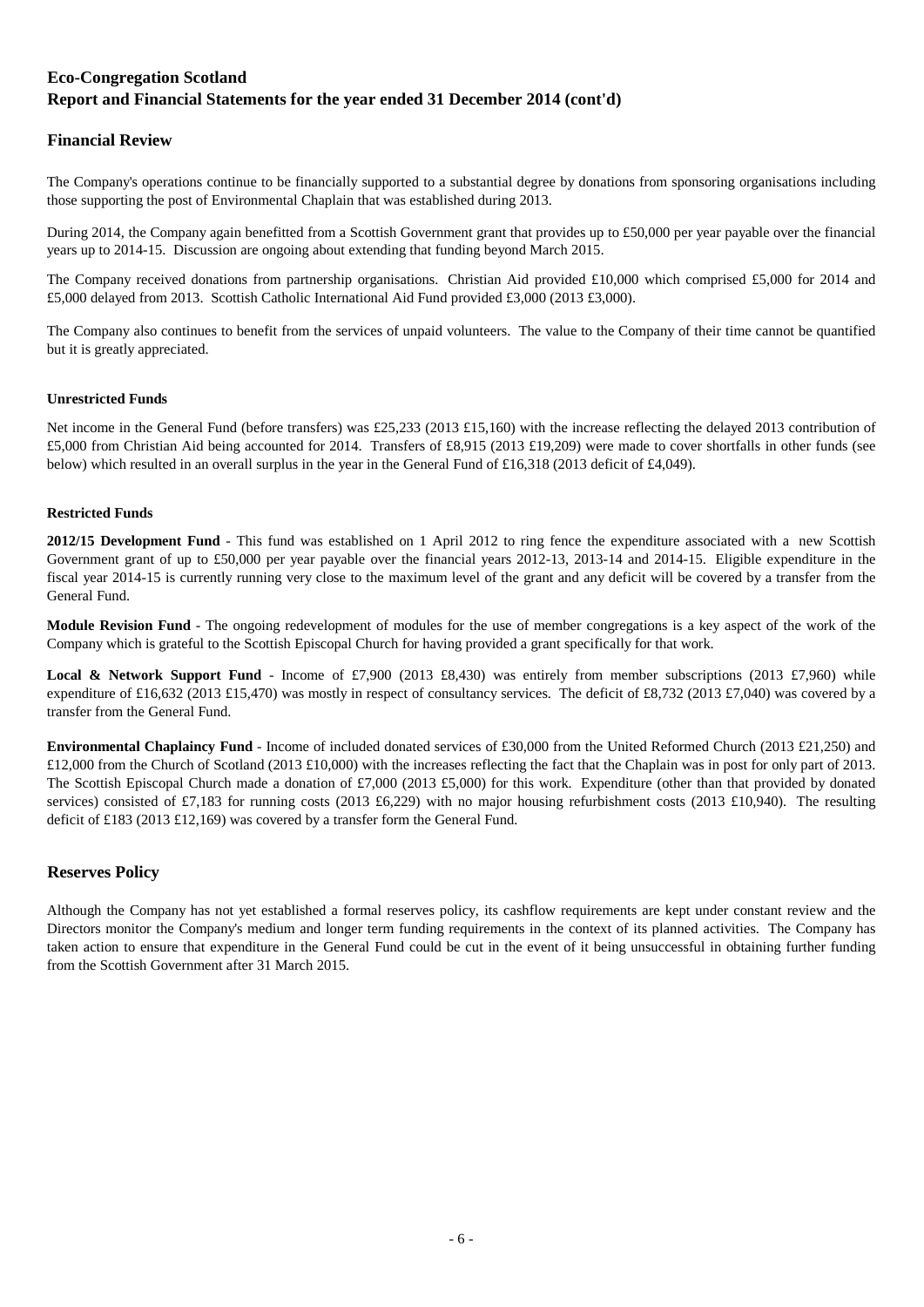### **Statement of Directors' Responsibilities**

The Directors (who are also the Trustees of the Charity) are responsible for preparing the Annual Report and the Financial Statements in accordance with applicable law and United Kingdom Accounting Standards (United Kingdom Generally Accepted Accounting Practice).

Company and charity law requires the Directors to prepare financial statements for each financial year, which give a true and fair view of the state of affairs of the charitable company and of the incoming resources and application of resources, including the income and expenditure, of the charitable company for the year. In preparing these financial statements, the Directors are required to:

- select suitable accounting policies and then apply them consistently;
- observe the methods and principles in the Charities SORP;
- make judgements and estimates that are reasonable and prudent;
- state whether applicable UK Accounting Standards have been followed, subject to any material departures disclosed and explained in the financial statements; and
- prepare the financial statements on the going concern basis unless it is inappropriate to presume that the charitable company will continue in operation.

The Directors are responsible for keeping proper accounting records that disclose with reasonable accuracy at any time the financial position of the charitable company and enable them to ensure that the financial statements comply with the Companies Act 2006, the Charities and Trustee Investment (Scotland) Act 2005 and the Charities Accounts (Scotland) Regulations 2006 (as amended). They are also responsible for safeguarding the assets of the charitable company and hence for taking reasonable steps for the prevention and detection of fraud and other irregularities.

The Directors are responsible for the maintenance and integrity of the corporate and financial information included on the charitable company's website. Legislation in the United Kingdom governing the preparation and dissemination of financial statements may differ from legislation in other jurisdictions.

The Directors' Report has been prepared in accordance with the special provisions of Part 15 of the Companies Act 2006 relating to small companies.

#### Approval

This report was approved by the Board of Directors and Trustees on 18th February 2015 and signed on its behalf by:

I guera Vutranni

 $\lambda$ 

Date:  $18$  Feb 2015.

Sheena Wurthmann **Chair and Convener**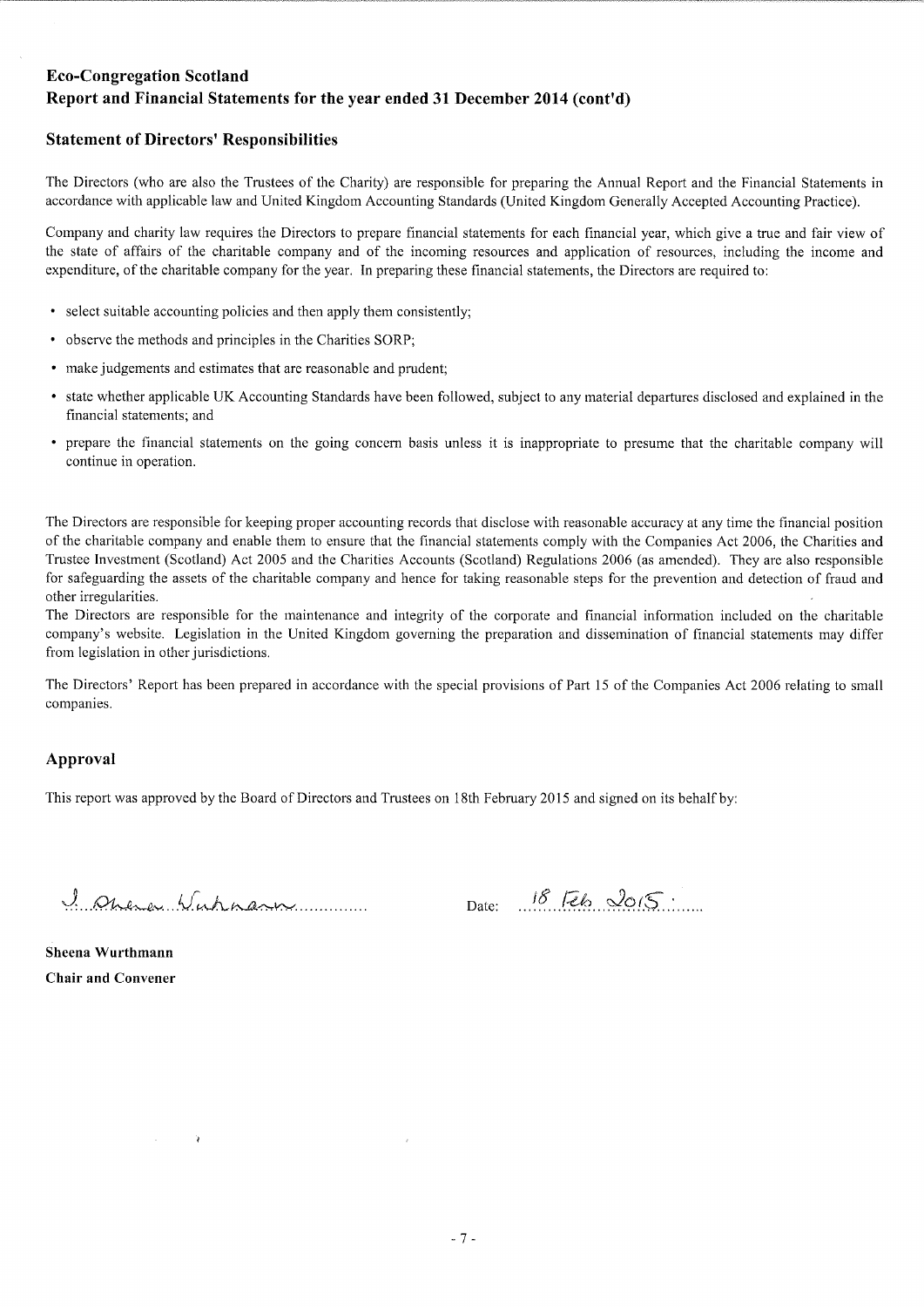### **Independent Examiner's Report to the Trustees**

I report on the accounts of the charity for the year ended 31 December 2014 which are set out on pages 9 to  $16.$ 

#### Respective responsibilities of trustees and examiner

The Charity's Trustees (who are also the Directors of the Company for the purposes of company law) are responsible for the preparation of the accounts in accordance with the terms of the Charities & Trustee Investment (Scotland) Act 2005 and the Charities Accounts (Scotland) Regulations 2006 (as amended). The Charity's Trustees consider that the audit requirement of Regulation  $10(1)$  (a) to (c) of the Accounts Regulations does not apply. It is my responsibility to examine the accounts as required under section 44(1) (c) of the Act and to state whether particular matters have come to my attention.

#### Basis of independent examiner's statement

My examination was carried out in accordance with Regulation 11 of the Charities Accounts (Scotland) Regulations 2006 (as amended). An examination includes a review of the accounting records kept by the Charity and a comparison of the accounts presented with those records. It also includes consideration of any unusual items or disclosures in the accounts, and seeking explanations from you as Trustees concerning any such matters. The procedures undertaken do not provide all the evidence that would be required in an audit, and consequently I do not express an audit opinion on the view given by the accounts.

#### Independent examiner's statement

In the course of my examination, no matter has come to my attention :

- which gives me reasonable cause to believe that in any material respect the requirements :  $1.$ 
	- to keep accounting records in accordance with Section 44 (1)(a) of The Charities and Trustee Investment (Scotland) Act 2005 and Regulation 4 of the 2006 Accounts Regulations; and
	- to prepare accounts which accord with the accounting records and comply with Regulation 8 of the Charities Accounts (Scotland) Regulations 2006 (as amended)

have not been met; or

2. to which, in my opinion, attention should be drawn in order to enable a proper understanding of the accounts to be reached.

faras Hills Examiner:

Date:  $19/2/15$ 

Sarah Hollis, CA Hollis Accounting Limited 3 Melville Crescent, Edinburgh, EH3 7HW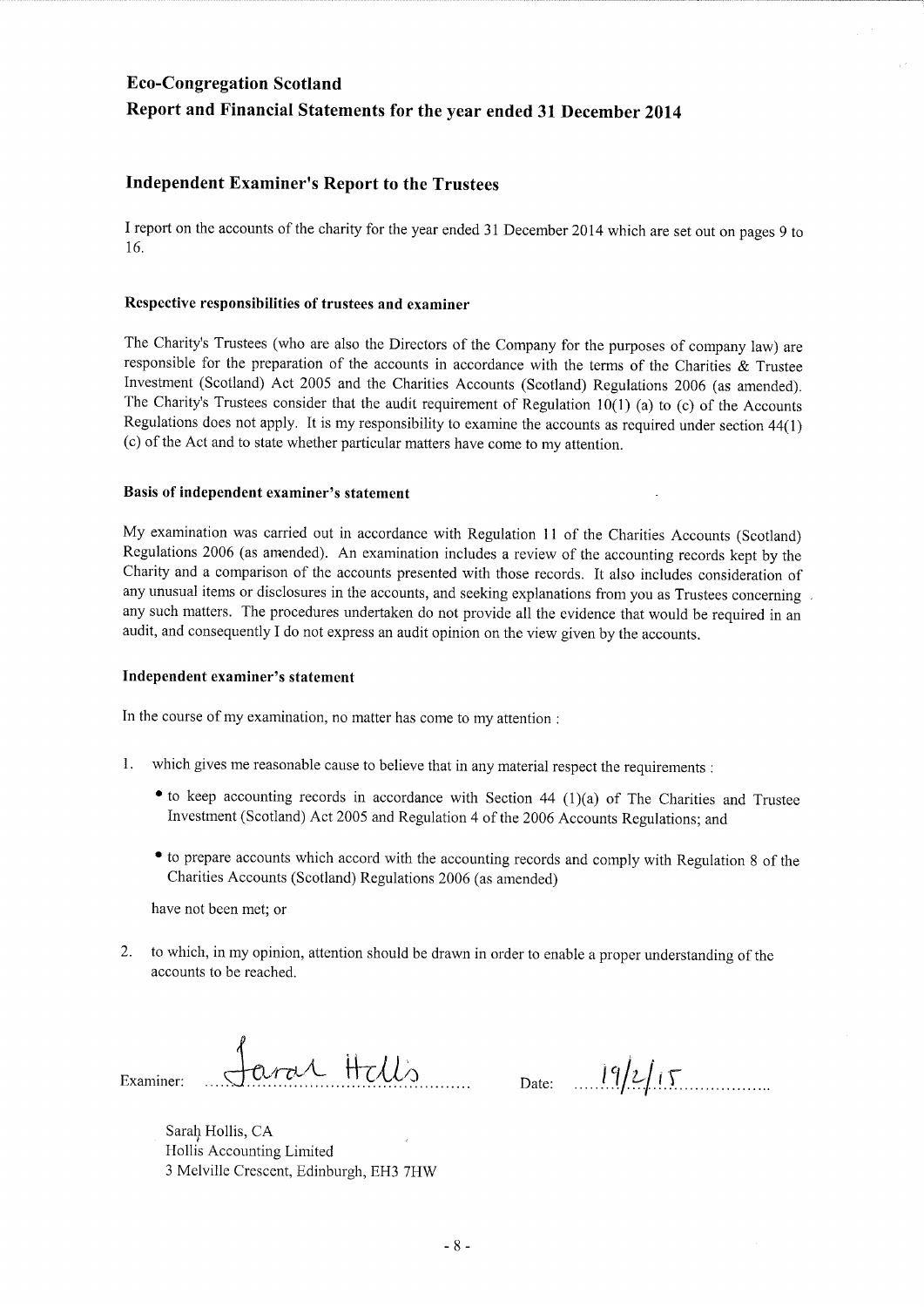| <b>Statement of Financial Activities</b>                                    |                  | Unrestricte<br><b>Funds</b><br>2014 | <b>Restricted</b><br><b>Funds</b><br>2014 | <b>Total</b><br>2014 | <b>Total</b><br>2013 |
|-----------------------------------------------------------------------------|------------------|-------------------------------------|-------------------------------------------|----------------------|----------------------|
|                                                                             |                  | $\pmb{\mathfrak{L}}$                | £                                         | £                    | $\pmb{\mathfrak{L}}$ |
| <b>Incoming Resources</b>                                                   |                  |                                     |                                           |                      |                      |
| Incoming resources from generated funds                                     |                  |                                     |                                           |                      |                      |
| Voluntary income                                                            | 1                | 49,892                              | 105,403                                   | 155,296              | 135,496              |
| Activities for generating funds                                             | 1                |                                     |                                           |                      |                      |
| Investment income                                                           | 1                | 22                                  |                                           | 22                   | 16                   |
| Incoming resources from charitable activities                               |                  |                                     |                                           |                      |                      |
| Other incoming resources                                                    |                  |                                     |                                           |                      |                      |
| <b>Total Incoming Resources</b>                                             |                  | 49,914                              | 105,403                                   | 155,318              | 135,512              |
| <b>Resources Expended</b>                                                   |                  |                                     |                                           |                      |                      |
| <b>Costs of generating funds</b>                                            |                  |                                     |                                           |                      |                      |
| Costs of generating voluntary income                                        | 2 & 3            | 7,200                               | 48,249                                    | 55,449               | 56,979               |
| Fundraising trading costs                                                   | $\boldsymbol{2}$ |                                     |                                           |                      |                      |
| Investment management costs                                                 | 2                | 40                                  |                                           | 40                   | 38                   |
| <b>Charitable activities</b>                                                | 2 & 3            | 17,211                              | 65,461                                    | 82,672               | 81,666               |
| <b>Governance costs</b>                                                     | $\boldsymbol{2}$ | 230                                 | 803                                       | 1,033                | 1,545                |
| Other resources expended                                                    | 2                |                                     |                                           |                      | 37                   |
| <b>Total Resources Expended</b>                                             |                  | 24,681                              | 114,513                                   | 139,195              | 140,265              |
| Net incoming/outgoing resources before<br>transfers                         |                  | 25,233                              | 9,110)<br>€                               | 16,123               | 4,753)<br>€          |
| <b>Transfers between funds</b>                                              | 11               | 8,915)<br>(                         | 8,915                                     |                      |                      |
| Net incoming/outgoing resources before other<br>recognised gains and losses |                  | 16,318                              | 195)<br>€                                 | 16,123               | 4,753)<br>€          |
| Gain/Loss on revaluation of investments                                     |                  |                                     |                                           |                      |                      |
| Net movement in funds                                                       |                  | 16,318                              | 195)<br>$\left($                          | 16,123               | 4,753)<br>€          |
| <b>Total funds brought forward</b>                                          | 11               | 6,988                               | 1,570                                     | 8,558                | 13,310               |
| <b>Total funds carried forward</b>                                          | 11               | 23,306                              | 1,375                                     | 24,681               | 8,558                |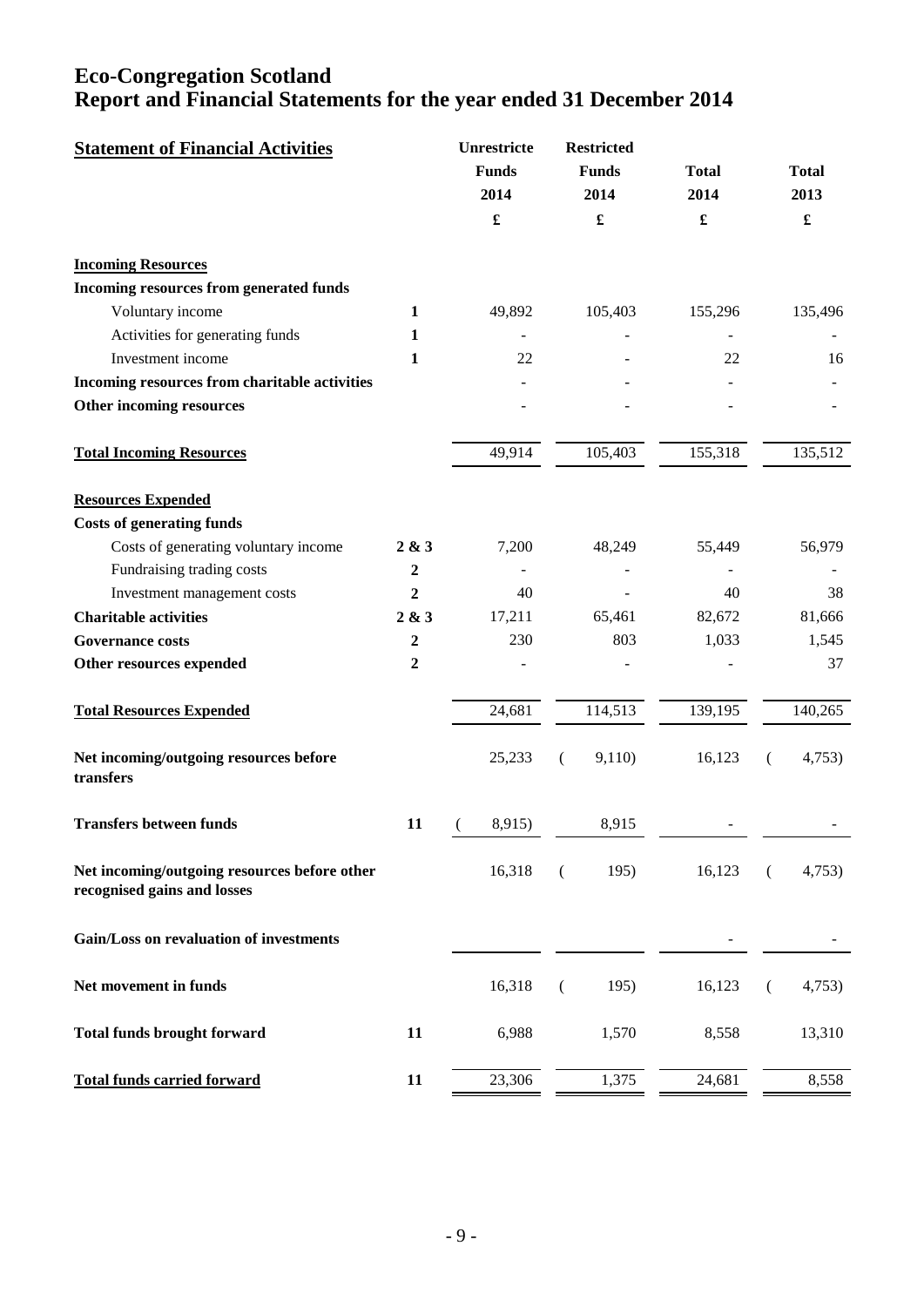### **Balance Sheet**

| At 31 December                  |                | 2014                         |        | 2013            |                 |
|---------------------------------|----------------|------------------------------|--------|-----------------|-----------------|
|                                 |                | $\pmb{\pmb{\pmb{\epsilon}}}$ | £      | $\pmb{\pounds}$ | $\pmb{\pounds}$ |
|                                 | <b>Note</b>    |                              |        |                 |                 |
| <b>Fixed Assets</b>             |                |                              |        |                 |                 |
| Tangible Fixed assets           | 6              | nil                          |        | nil             |                 |
| Investments                     | $\overline{7}$ | nil                          |        | nil             |                 |
| <b>Current Assets</b>           |                |                              |        |                 |                 |
| Debtors                         | 8              | 13                           |        | 8,877           |                 |
| Bank and cash                   |                | 34,549                       |        | 7,078           |                 |
|                                 |                | 34,562                       |        | 15,955          |                 |
| <b>Creditors</b>                |                |                              |        |                 |                 |
| Accruals                        | 9              | 9,880                        |        | 7,397           |                 |
| Loans                           | 9              |                              |        |                 |                 |
|                                 |                | 9,880                        |        | 7,397           |                 |
| <b>Net Current Assets</b>       |                |                              | 24,681 |                 | 8,558           |
| <b>Net Assets</b>               |                |                              | 24,681 |                 | 8,558           |
| <b>Unrestricted Funds</b>       | 11             |                              |        |                 |                 |
| General funds (excl designated) |                | 23,306                       |        | 6,988           |                 |
| Designated funds                |                |                              |        | -               |                 |
|                                 |                |                              | 23,306 |                 | 6,988           |
| <b>Restricted Funds</b>         | 11             |                              | 1,375  |                 | 1,570           |
| <b>Total Funds</b>              | 11             |                              | 24,681 |                 | 8,558           |

For the year ended 31 December 2014 the company was entitled to exemption from audit under section 477 of the Companies Act 2006 relating to small companies and its members have not required the company to obtain an audit of its financial statements for the period in question in accordance with section 476.

The directors acknowledge their responsibilities for complying with the requirements of the Act with respect to accounting records and the preparation of accounts.

The financial statements have been prepared in accordance with the provisions applicable to companies subject to the small companies' regime.

The financial statements were approved by the Directors and authorised for issue on 18th February 2015 and signed on their behalf by:

l'Overa Winnach

Sheena Wurthmann **Chair and Convener**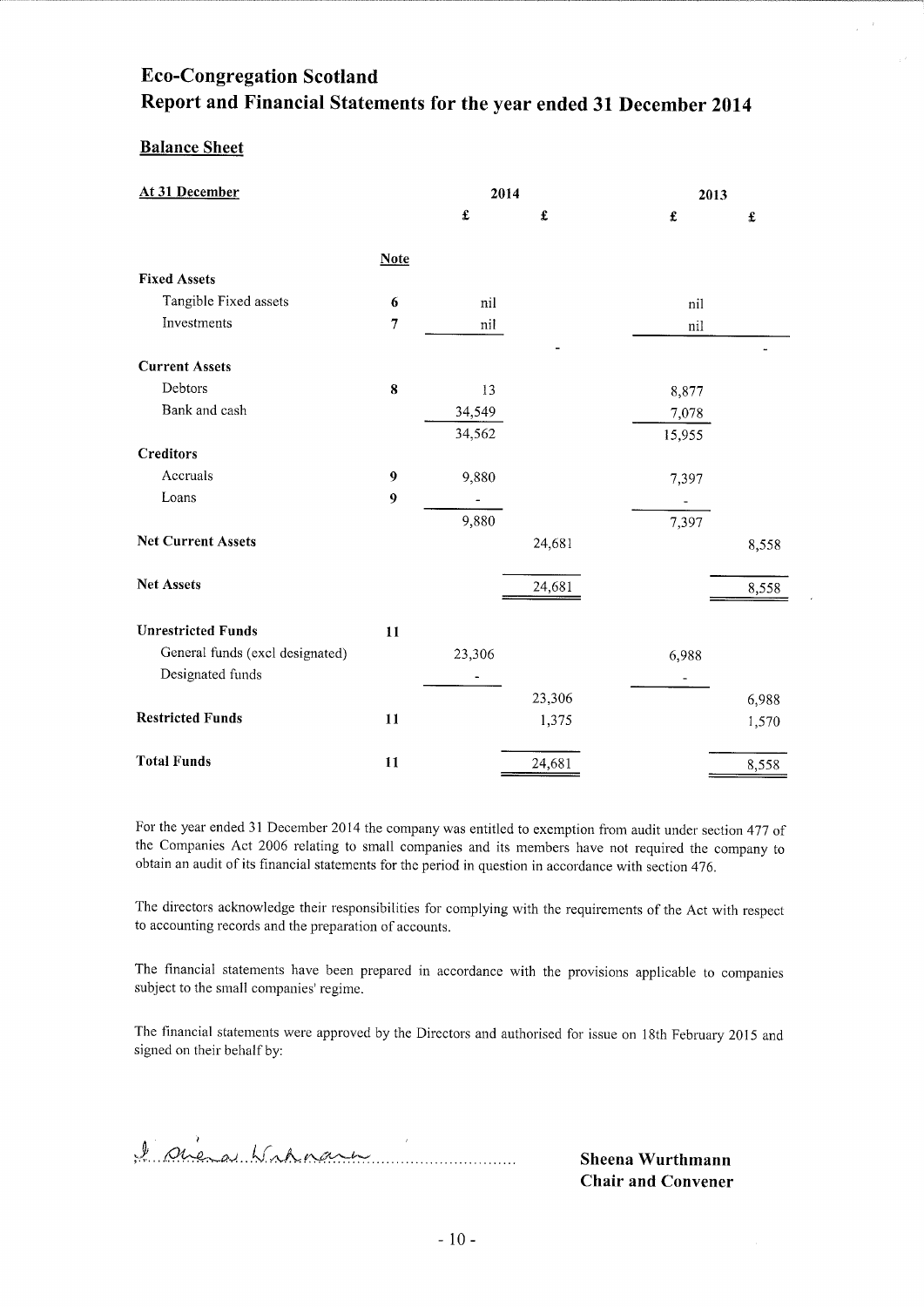#### **Accounting Policies**

The principal accounting policies, which have been applied consistently in the current and preceding year in dealing with items which are considered material to the accounts, are set out below.

#### **Basis of preparation**

The accounts have been prepared in accordance with applicable accounting standards and under the historical cost convention, modified to reflect the inclusion of investments at market value, and in accordance with the Charities and Trustee Investment (Scotland) Act 2005, The Charities Accounts (Scotland) Regulations 2006 (as amended) and the Statement of Recommended Practice: Accounting and Reporting by Charities (2005).

The Directors have assessed the Charity's ability to continue as a going concern particularly given the uncertainty associated with ongoing grant funding from the Scottish Government. They have developed a cost-cutting contingency plan in the event of the loss of that funding and hence they have a reasonable expectation that the Charity has adequate resources to continue in operational existence for the foreseeable future. Thus they continue to adopt the going concern basis of accounting in preparing these accounts.

#### **Funds**

Funds are classified according to the following definitions.

Restricted funds are funds subject to specific requirements as to their use which may be declared by the donor or with their authority or created through legal processes, but still within the wider objects of the charity.

Endowment funds are funds which have been given on the condition that the original capital sum is not reduced, but the income there from is used for the purpose defined in accordance with the objects of the charity.

Unrestricted funds are expendable at the discretion of the trustees in furtherance of the objects of the charity. If parts of the unrestricted funds are earmarked at the discretion of the Directors for a particular purpose, they are designated as a separate fund. This designation has an administrative purpose only and does not legally restrict the Directors' discretion to apply the funds.

The Company has no endowment funds and no designated unrestricted funds.

#### **Incoming resources**

All donations, grants, legacies and gifts are included within incoming resources under either unrestricted or restricted funds according to the terms under which each is made and when the amount can be quantified with reasonable certainty. They are brought into the accounts at their market value to the charity. Tax recoveries for Gift Aid are recognised in the same period as the corresponding donations are received.

#### **Resources expended**

Expenditure and any interest on loans is recognised on an accruals basis as the liability is incurred.

#### **Tangible fixed assets**

Tangible fixed assets costing in excess of £1,000 that have a value to the Company for greater than one year are capitalised. Depreciation is provided on a straight-line basis to write off the cost or initial value, less residual value, of tangible fixed assets over their estimated useful lives:

3 years Office equipment, fixtures & fittings

#### **Investments**

The charity has no investments other than bank deposits and hence there are no realised or unrealised gains or losses.

#### **Taxation**

The Company is recognised as a charity for the purposes of applicable taxation legislation and is therefore not subject to taxation on its charitable activities. The charity is not registered for VAT and resources expended therefore include irrecoverable input VAT.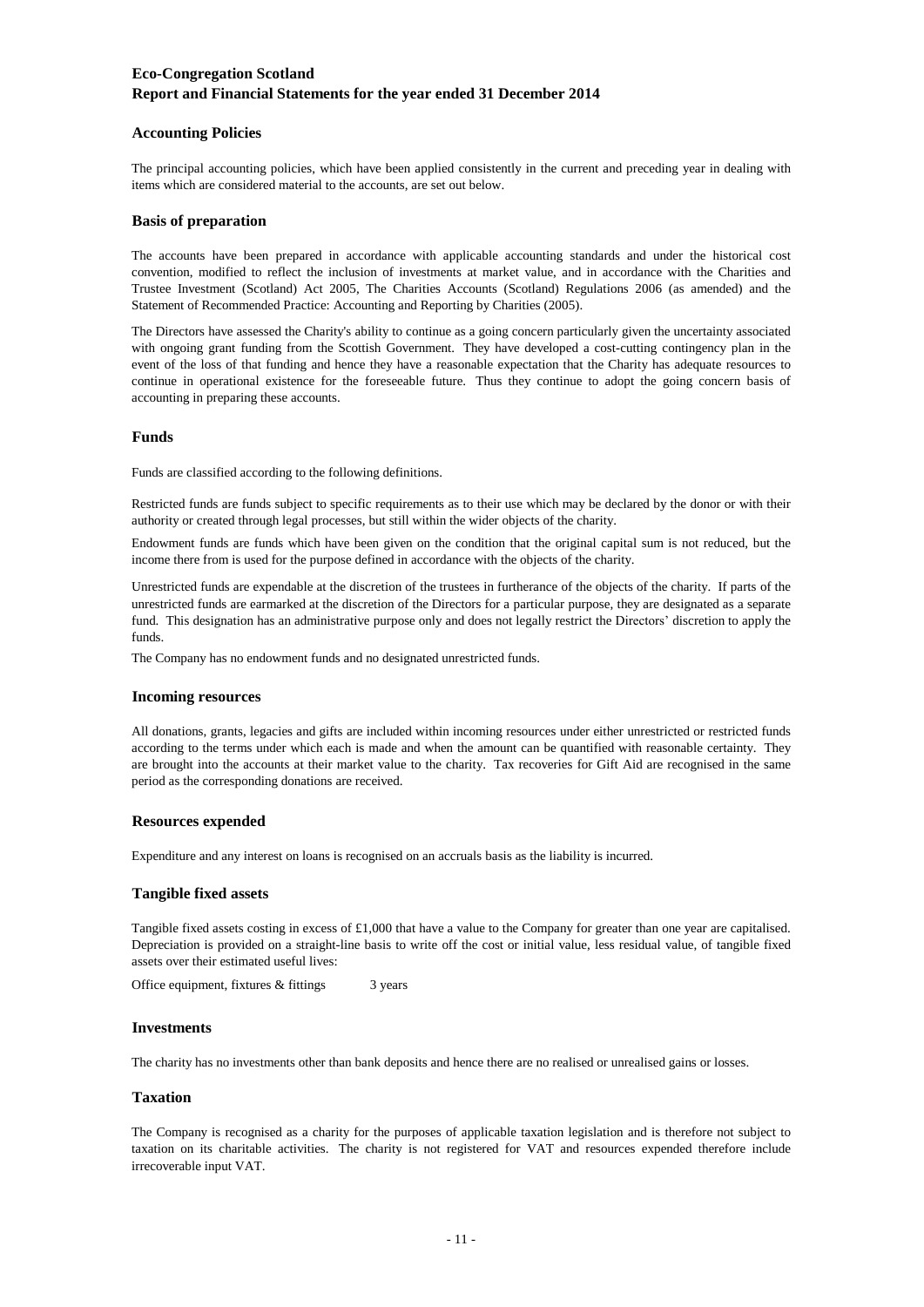|   |                                                                  | <b>Unrestricted</b><br><b>Funds</b><br>2014<br>£ | <b>Restricted</b><br><b>Funds</b><br>2014<br>£ | <b>Total</b><br>2014<br>£ | <b>Total</b><br>2013<br>$\pmb{\mathfrak{L}}$ |
|---|------------------------------------------------------------------|--------------------------------------------------|------------------------------------------------|---------------------------|----------------------------------------------|
|   | 1 Incoming Resources from Generated Funds                        |                                                  |                                                |                           |                                              |
|   | <b>Voluntary Income</b>                                          |                                                  |                                                |                           |                                              |
|   | Donations from Sponsoring & Partnership Organisations            | 24,000                                           | 7,000                                          | 31,000                    | 19,000                                       |
|   | Grants                                                           | 116)<br>$\left($                                 | 48,503                                         | 48,388                    | 51,192                                       |
|   | Membership Fees                                                  |                                                  | 7,900                                          | 7,900                     | 7,960                                        |
|   | <b>Other Donations</b>                                           | 1,809                                            |                                                | 1,809                     | 1,807                                        |
|   | Gift Aid Tax Recovery                                            | 199                                              |                                                | 199                       | 288                                          |
|   | Donated Services (see note 4)                                    | 24,000<br>49,892                                 | 42,000<br>105,403                              | 66,000<br>155,296         | 55,250<br>135,496                            |
|   | <b>Activities for Generating Funds</b>                           |                                                  |                                                |                           |                                              |
|   | Fund Raising Events                                              |                                                  |                                                |                           |                                              |
|   | <b>Investment Income</b>                                         |                                                  |                                                |                           |                                              |
|   | <b>Bank Interest</b>                                             | $22\,$                                           | $\overline{\phantom{a}}$                       | $22\,$                    | 16                                           |
|   | <b>Total</b>                                                     | 49,914                                           | 105,403                                        | 155,318                   | 135,512                                      |
| 2 | <b>Resources Expended</b>                                        |                                                  |                                                |                           |                                              |
|   | <b>Costs of Generating Funds</b>                                 |                                                  |                                                |                           |                                              |
|   | Costs of Generating Voluntary Income (note 3)                    | 7,200                                            | 48,249                                         | 55,449                    | 56,979                                       |
|   | <b>Fundraising Trading Costs</b>                                 |                                                  |                                                |                           |                                              |
|   | <b>Bank Charges</b>                                              | 40                                               |                                                | 40                        | 38                                           |
|   |                                                                  | 7,240                                            | 48,249                                         | 55,489                    | 57,017                                       |
|   | <b>Charitable Activities (note 3)</b>                            | 17,211                                           | 65,461                                         | 82,672                    | 81,666                                       |
|   | <b>Governance Costs</b>                                          |                                                  |                                                |                           |                                              |
|   | <b>Legal Fees</b>                                                |                                                  | $\overline{a}$                                 | $\overline{\phantom{a}}$  | 540                                          |
|   | <b>Board Meetings</b>                                            | 230                                              | 228                                            | 458                       | 237                                          |
|   | Independent Examiner's Fee                                       |                                                  | 320                                            | 320                       | 460                                          |
|   | <b>OSCR</b>                                                      |                                                  |                                                |                           |                                              |
|   | <b>HMRC</b>                                                      |                                                  |                                                |                           |                                              |
|   | Companies Act Compliance<br>SCVO Membership, Data Protection etc |                                                  | 255                                            | 255                       | 13<br>295                                    |
|   | AGM & Annual Report                                              |                                                  | $\frac{1}{2}$                                  | $\blacksquare$            | $\blacksquare$                               |
|   |                                                                  | 230                                              | 803                                            | 1,033                     | 1,545                                        |
|   | <b>Other Resources Expended</b>                                  | $\qquad \qquad \blacksquare$                     | $\overline{\phantom{a}}$                       | $\overline{\phantom{a}}$  | 37                                           |
|   |                                                                  |                                                  |                                                |                           |                                              |
|   | <b>Total</b>                                                     | 24,681                                           | 114,513                                        | 139,195                   | 140,265                                      |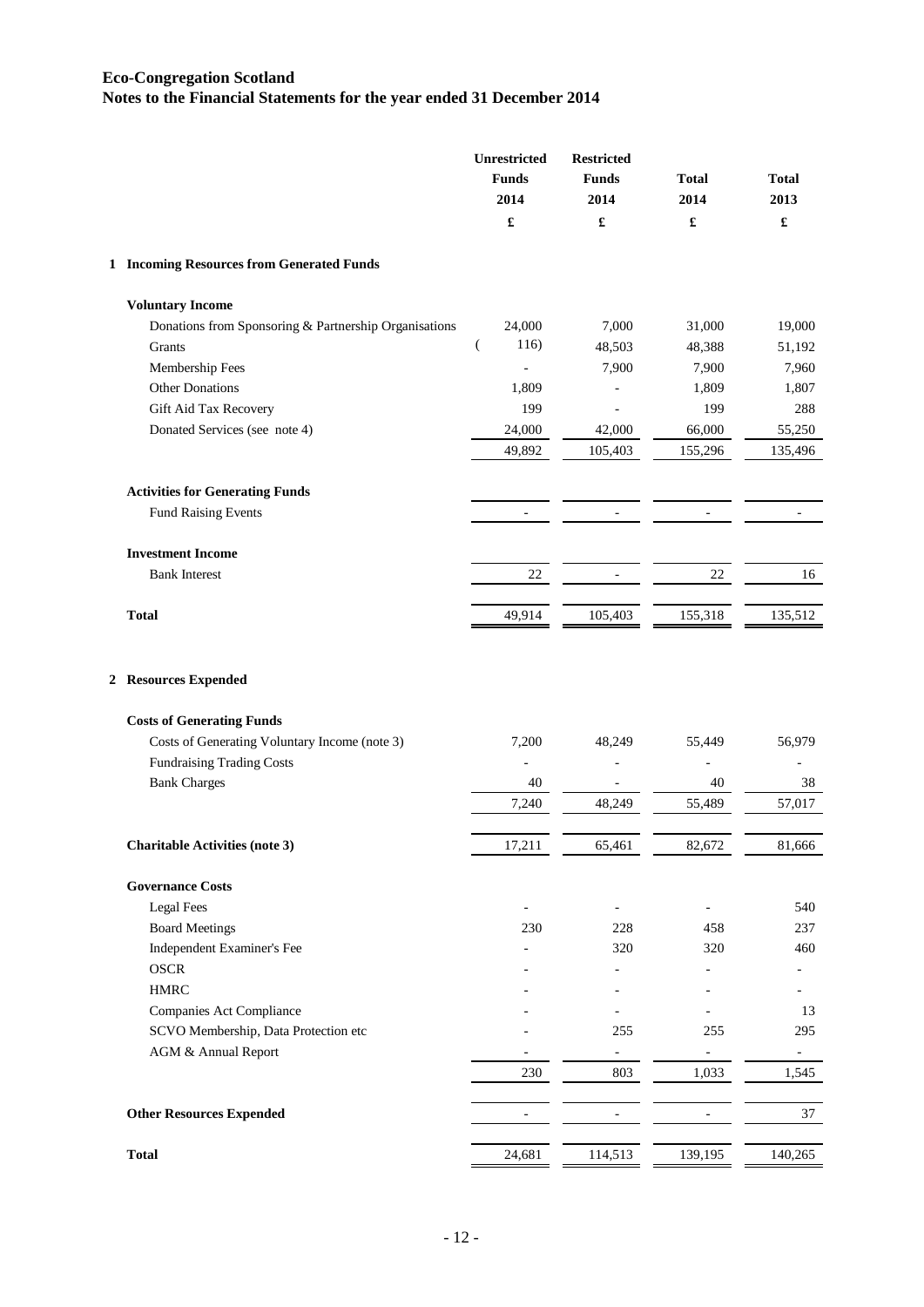| £<br>£<br>£<br>3 Support Costs<br><b>Administration Costs</b><br>Office Rent<br>2,400<br>2,400<br>$\overline{a}$<br>Council Tax<br>Heat, Light, Water & Cleaning<br>$\overline{\phantom{0}}$<br>$\overline{\phantom{0}}$<br>Insurance<br>287<br>287 | £<br>2,400<br>287<br>148<br>263<br>123 |
|-----------------------------------------------------------------------------------------------------------------------------------------------------------------------------------------------------------------------------------------------------|----------------------------------------|
|                                                                                                                                                                                                                                                     |                                        |
|                                                                                                                                                                                                                                                     |                                        |
|                                                                                                                                                                                                                                                     |                                        |
|                                                                                                                                                                                                                                                     |                                        |
|                                                                                                                                                                                                                                                     |                                        |
|                                                                                                                                                                                                                                                     |                                        |
|                                                                                                                                                                                                                                                     |                                        |
| Website<br>202<br>202                                                                                                                                                                                                                               |                                        |
| Publicity<br>1,296<br>1,296                                                                                                                                                                                                                         |                                        |
| Office supplies<br>15<br>15                                                                                                                                                                                                                         |                                        |
| Telecomms<br>28<br>28                                                                                                                                                                                                                               |                                        |
| Telecomms & IT costs (chaplaincy)<br>$\frac{1}{2}$<br>L,                                                                                                                                                                                            | 936                                    |
| Travel, Parking & Subsistence<br>280<br>280                                                                                                                                                                                                         | 1,091                                  |
| Travel, Parking & Subsistence (chaplaincy)<br>2,127<br>2,127                                                                                                                                                                                        | 1,004                                  |
| Postage<br>$\overline{\phantom{0}}$<br>$\overline{\phantom{0}}$                                                                                                                                                                                     |                                        |
| Event Expenses (excl AGM)<br>229<br>2,878<br>3,107                                                                                                                                                                                                  | 2,339                                  |
| Awards<br>33<br>884<br>917                                                                                                                                                                                                                          |                                        |
| Conferences<br>150<br>45<br>195                                                                                                                                                                                                                     | 461                                    |
| Depreciation<br>÷,<br>$\overline{a}$<br>÷,                                                                                                                                                                                                          | 639                                    |
| Donated Services (see note 4)<br>24,000<br>24,000<br>$\overline{\phantom{0}}$                                                                                                                                                                       | 24,000                                 |
| 24,411<br>10,442<br>34,854                                                                                                                                                                                                                          | 33,689                                 |
|                                                                                                                                                                                                                                                     |                                        |
| <b>Employment Costs</b>                                                                                                                                                                                                                             |                                        |
| Net Salary<br>22,913<br>22,913                                                                                                                                                                                                                      | 22,240                                 |
| Employer NIC<br>1,667<br>1,667<br>$\overline{a}$                                                                                                                                                                                                    | 3,583                                  |
| <b>Employer Pension</b><br>3,447<br>3,447<br>$\overline{a}$                                                                                                                                                                                         | 3,360                                  |
| Employee NI, PAYE & Pension<br>11,553<br>11,553                                                                                                                                                                                                     | 11,364                                 |
| <b>Payroll Services</b><br>$\overline{a}$<br>L,                                                                                                                                                                                                     | 131                                    |
| Recruitment<br>L,<br>L,                                                                                                                                                                                                                             | 188                                    |
| Training<br>$\overline{a}$<br>L,                                                                                                                                                                                                                    |                                        |
| Housing Costs (Chaplaincy)<br>5,056<br>5,056                                                                                                                                                                                                        | 17,342                                 |
| Donated Services (Chaplaincy)<br>30,000<br>30,000                                                                                                                                                                                                   | 21,250                                 |
| 12,000<br>12,000<br>Donated Services (Chaplaincy housing)                                                                                                                                                                                           | 10,000                                 |
| 86,636<br>86,636<br>L.                                                                                                                                                                                                                              | 89,458                                 |
|                                                                                                                                                                                                                                                     |                                        |
| <b>Consultancy Costs</b>                                                                                                                                                                                                                            |                                        |
| <b>Consultancy Fees</b><br>14,300<br>14,300                                                                                                                                                                                                         | 13,390                                 |
| Telecomms<br>517<br>517                                                                                                                                                                                                                             | 536                                    |
| Travel, Parking & Subsistence<br>1,789<br>1,789                                                                                                                                                                                                     | 1,548                                  |
| Postage<br>25<br>25                                                                                                                                                                                                                                 | 24                                     |
| Printing, copying & stationery<br>L,                                                                                                                                                                                                                |                                        |
| 16,632<br>16,632<br>$\sim$                                                                                                                                                                                                                          | 15,498                                 |
|                                                                                                                                                                                                                                                     |                                        |
| <b>Total</b><br>24,411<br>113,710<br>138,122                                                                                                                                                                                                        | 138,645                                |
|                                                                                                                                                                                                                                                     |                                        |
| <b>Attribution of Support Costs</b><br>Costs of Generating Voluntary Income<br>7,200<br>48,249                                                                                                                                                      | 56,979                                 |
| 55,449<br>Charitable Activities<br>17,211                                                                                                                                                                                                           |                                        |
| 65,461<br>82,672<br>24,411<br>113,710<br>138,122                                                                                                                                                                                                    | 81,666<br>138,645                      |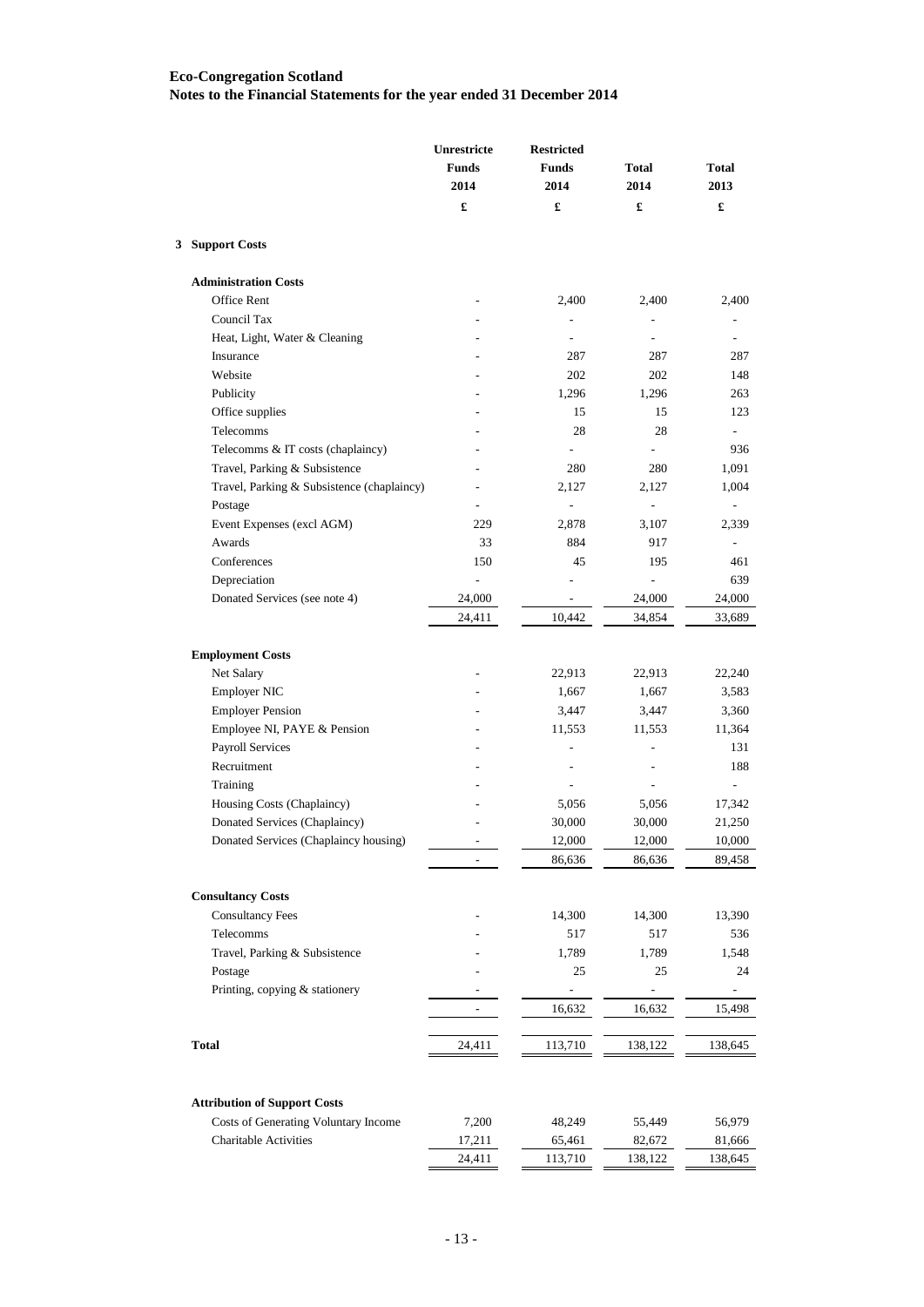| 4 Staff Costs and Numbers                | 2014   | 2013   |
|------------------------------------------|--------|--------|
|                                          | £      | £      |
| Salaries and Wages                       | 34,466 | 33,604 |
| <b>Employer Social Security Payments</b> | 1.667  | 3,583  |
| <b>Employer Pension Contributions</b>    | 3,447  | 3,360  |
| Total staff costs                        | 39.580 | 40.547 |

A full time project manager was appointed on 13 December 2010 in order to develop the business plan. No other members of staff were employed during the period. Full time members of staff are entitled to join a defined contribution pension scheme and the company pays employer contributions if the employee makes pension contributions.

Donated Services were provided on a full-time basis by the Environmental Chaplain, an employee of The United Reformed Church. The value of these services has been assessed to be £2,500 per calendar month from 15 April 2013 onwards. The value appears in the financial statements both as income (donated services received) and as expenditure (cost of donated services).

Donated Services were provided on a part-time basis by employees of The Church of Scotland. The value of these services has been assessed to be £2,000 per calendar month from February 2010 onwards. The value appears in the financial statements both as income (donated services received) and as expenditure (cost of donated services).

#### **5 Directors' Remuneration and Related Party Transactions**

No Directors received any remuneration during the year.

The following Directors were reimbursed for travel expenses incurred during the year:- Sheena Wurthmann £31.45 (2013 £16.60, Alan Werritty nil (2013 £265.87), Alison Boyes £28.40 (2013 £56.80), Ewan Aitken nil (2013 £454.01), Mary Sweetland £63.50 (2013 nil), Malcolm Rooney £62.50 (2013 £74.50) and Rosemary Hoskins £59.00 (2013 £55.35). The total was £244.85 (2013 £941.93 including £18.80 for a former director).

No Director or a person related to a Director had any personal interest in any contract or transaction entered into by the Company during the year.

#### **6 Tangible Fixed Assets**

The Company holds the following tangible fixed assets whose net book value reduced to zero by 31 December 2013. The depreciation policy is described in the Accounting Policies.

|                                   |                  | Capital |           |  |              |
|-----------------------------------|------------------|---------|-----------|--|--------------|
|                                   | <b>Buildings</b> |         | Equipment |  | <b>Total</b> |
| Cost                              |                  |         |           |  |              |
| At 31 December 2013               |                  |         | 1,917     |  | 1,917        |
| less disposals in 2014            |                  |         | 927)      |  | 927)         |
|                                   |                  |         | 990       |  | 990          |
| plus additions in year            |                  |         |           |  |              |
| At 31 December 2014               |                  |         | 990       |  | 990          |
| <b>Accumulated Depreciation</b>   |                  |         |           |  |              |
| At 31 December 2013               |                  |         | 1,917     |  | 1,917        |
| less disposals in 2014            |                  |         | 927)      |  | 927)         |
|                                   |                  |         | 990       |  | 990          |
| plus charge for year (see note 3) |                  |         |           |  |              |
| At 31 December 2014               |                  |         | 990       |  | 990          |
| <b>Net Book Value</b>             |                  |         |           |  |              |
| At 31 December 2013               |                  |         |           |  |              |
| Change in year                    |                  |         |           |  |              |
| At 31 December 2014               |                  |         |           |  |              |
|                                   |                  |         |           |  |              |

#### **7 Investments**

The Company holds no investments nor has it acquired or disposed of any.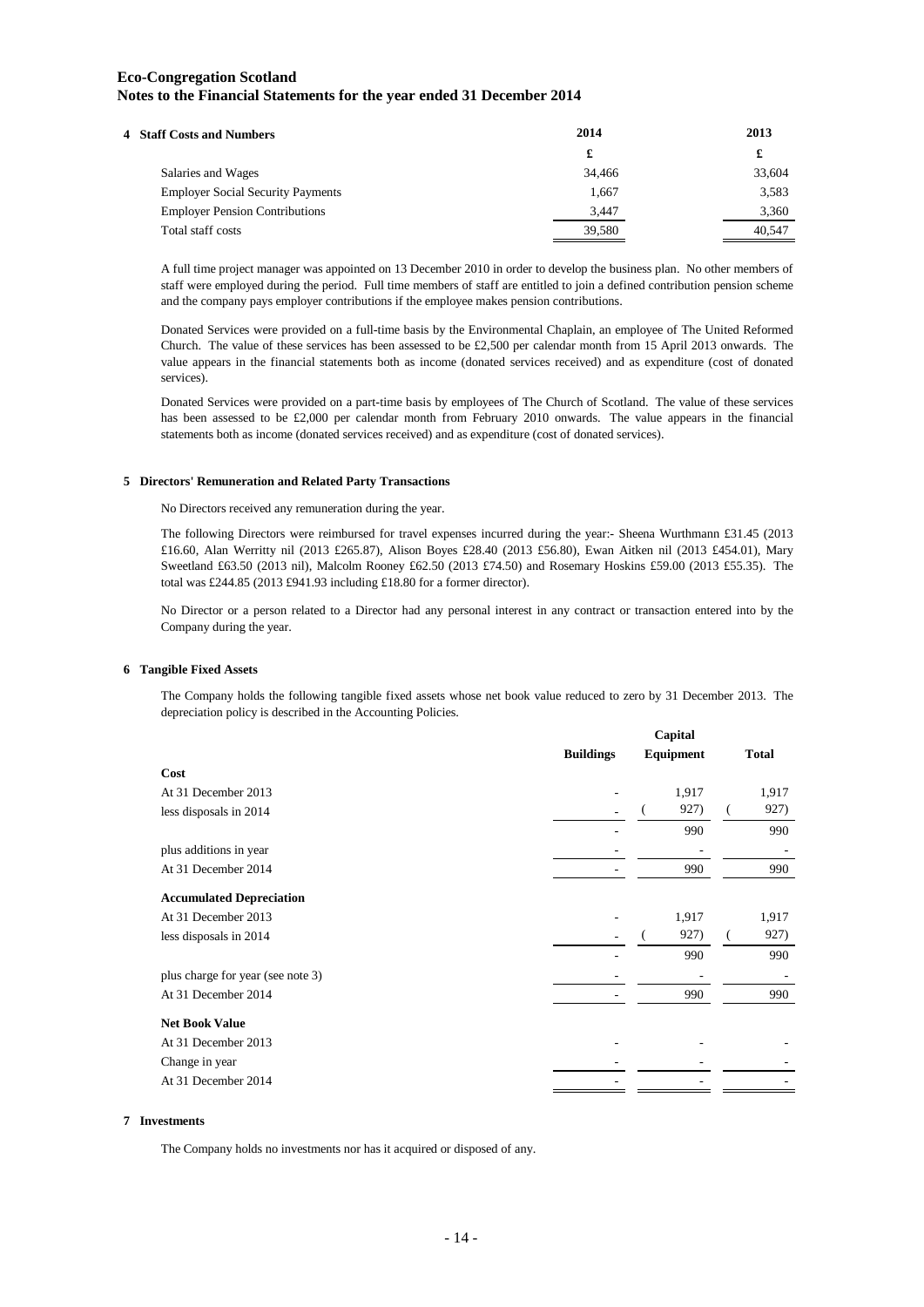| 8 Debtors                     | 2014           | 2013                 |
|-------------------------------|----------------|----------------------|
|                               | £              | $\pmb{\mathfrak{L}}$ |
| <b>Grants</b> Due             |                | 8,629                |
| Gift Aid Tax Refund Due       | 10             | 248                  |
| Donation Due in Year          |                |                      |
| <b>Bank Interest</b>          | 3              | $\theta$             |
|                               | 13             | 8,877                |
| 9 Creditors                   | 2014           | 2013                 |
|                               | £              | £                    |
| Accrued Expenditure           | 1,374          | 2,193                |
| <b>Bank Charges</b>           | $\overline{4}$ | $\overline{4}$       |
|                               | 1,378          | 2,197                |
| Prepayment of Membership Fees | 4,700          | 5,200                |
| Prepayment of Grant           | 3,803          |                      |
|                               | 9,880          | 7,397                |

#### **10 Analysis of Net Assets Among Funds**

|                           | <b>Unrestricted</b> | <b>Restricted</b> | <b>Total</b> |
|---------------------------|---------------------|-------------------|--------------|
|                           | £                   | £                 | £            |
| <b>Fixed Assets</b>       | nil                 | nil               |              |
| Investments               | nil                 | nil               |              |
| <b>Current Assets</b>     | 23,454              | 11,108            | 34,562       |
|                           | 23,454              | 11,108            | 34,562       |
| less Creditors            | 148                 | 9,732             | 9,880        |
| Net assets at 31 December | 23,306              | 1,375             | 24,681       |

#### **11 Movements in Funds**

| At 1 Jan | <b>Incoming</b>  | Outgoing         |                  | At 31 Dec |
|----------|------------------|------------------|------------------|-----------|
| 2014     | <b>Resources</b> | <b>Resources</b> | <b>Transfers</b> | 2014      |
| £        | £                | £                | £                | £         |
|          |                  |                  |                  |           |
| $\theta$ | 48,503           | 48,503           | $\Omega$         | $\Omega$  |
|          | 49,000           | 49,183           | 183              |           |
|          | 7,900            | 16,632           | 8,732            |           |
| 1,570    |                  | 195              |                  | 1,375     |
| 1,570    | 105,403          | 114,513          | 8,915            | 1,375     |
|          |                  |                  |                  |           |
| 6,988    | 49,914           | 24,681           | 8,915)           | 23,306    |
|          |                  |                  |                  |           |
| 6,988    | 49,914           | 24,681           | 8,915)           | 23,306    |
|          | 155,318          | 139,195          |                  | 24,681    |
|          | 8,558            |                  |                  |           |